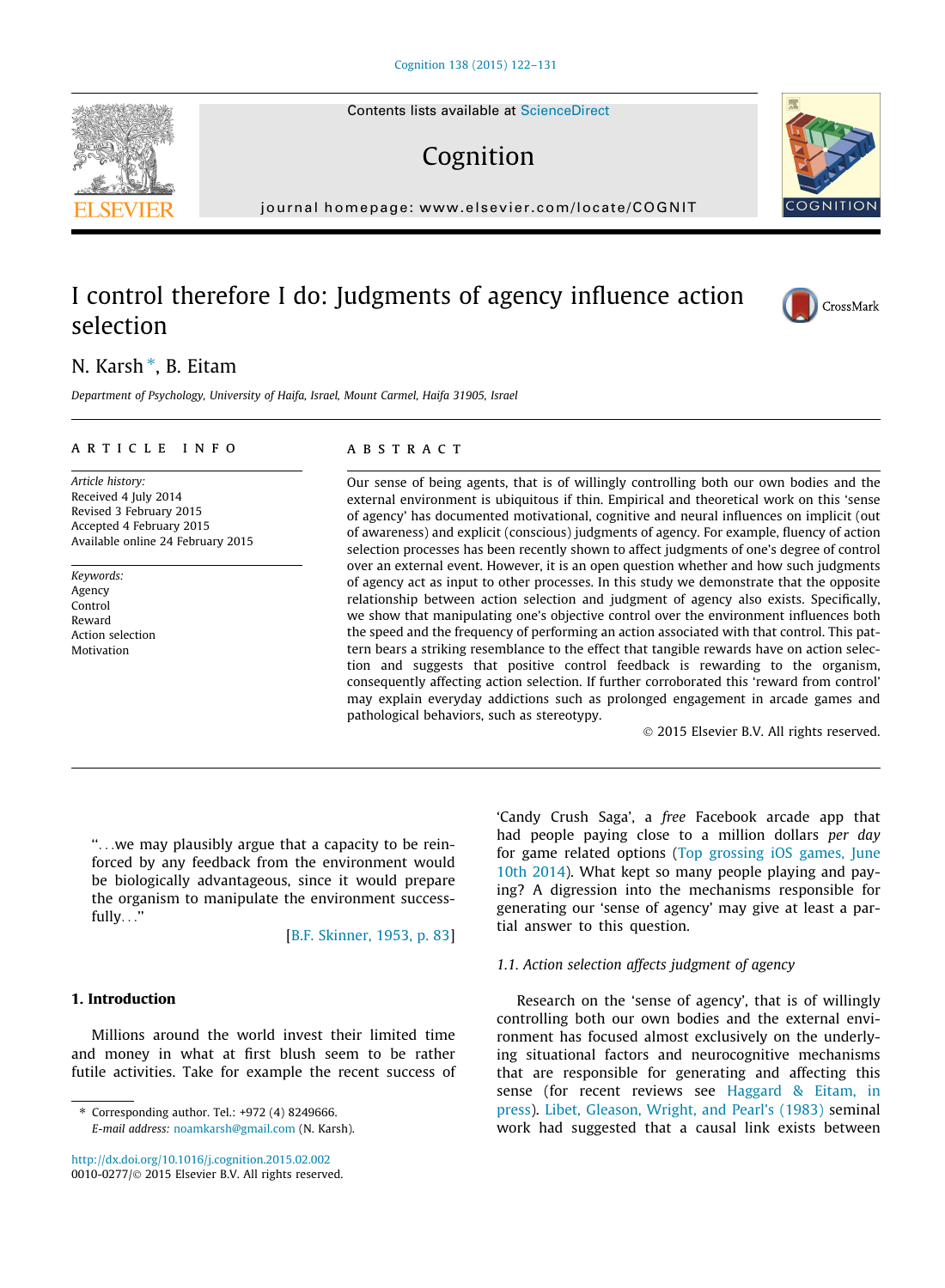the motor preparation related 'readiness potential' and one's feeling of the 'urge to act'. Others have refined this initial finding showing that it is the more advanced stages of selection (selection of effector; e.g., right hand) that are related to the feeling that one is about to act ([Fried et al., 1991; Haggard & Eimer, 1999](#page-9-0)). Even more recently, [Chambon and Haggard \(2012\)](#page-9-0) have supplied evidence for a predictive (in contrast to the 'postdictive' [e.g., comparator based] or reconstructive [e.g., [Wegner](#page-9-0) [& Wheatley, 1999\]](#page-9-0)) account for another aspect of the sense of agency—the mind's judgment of being the source of a change in the environment. Specifically, they showed that fluency in action selection—manipulated by subliminally priming congruent or incongruent upcoming actions—increases the sense of control over a noncontingent outcome.

Although our understanding of the sense (or rather senses) of agency is far from complete, an alternative direction of research has been all but neglected; namely, whether and how the judgment of agency acts as input to other processes affecting further action.

## 1.2. Judgment of agency affects action selection

To be clear, the idea that agency (vs. the pursuit of outcomes) motivates has been previously suggested by theorists of different traditions (e.g., [Deci & Ryan, 1987; Higgins,](#page-9-0) [2012; Skinner, 1953; White, 1959\)](#page-9-0); but although these proposals are indeed instructive, their conceptualization of agency varies dramatically (e.g., from 'managing what happens' to 'self-determination') and their mechanistic specification is generally minimal. As such, they are not easily linked to the last two decades of theorizing and empirical results on the far more narrowly defined sense of agency. To bridge this gap we adopt the narrow definition of agency used in the rapidly growing corpus of research on the sense of agency; specifically, implicit (unintentional and out of awareness) and explicit (intentional and aware) judgment of willingly controlling both our own bodies and the external environment.

The mind's ongoing (implicit or explicit) registration of changes in the environment as self (or externally)-caused (i.e., judgments of agency) are highly functional for the organism. For instance, the mind's positive judgment of agency over action effect enables the organism to adjust to a dynamic environment and behave in a goal directed manner ([Hommel & Elsner, 2009; Elsner & Hommel,](#page-9-0) [2001\)](#page-9-0). Hence, the mind-brain may have evolved to reinforce the discovery and prioritization of actions that lead to control over the environment ([Redgrave & Gurney,](#page-9-0) [2006; Redgrave, Gurney, & Reynolds, 2008\)](#page-9-0). In this paper we test one outcome of such a hypothetical mechanism namely, how the mind's judgments of agency over trivial perceptual effects influence both the frequency and speed of re-selecting control-related actions.

Two extant studies lend direct support to the prediction that valance-neutral own-action-effects do in fact increase motivation [\(Eitam, Kennedy, & Higgins, 2013; Stephens,](#page-9-0) [1934\)](#page-9-0) but unfortunately, in both the mere exercise of control was not clearly dissociated from information about obtaining desired outcomes (e.g., successful task performance). As such, even the simple question of whether mere agency motivates in and of itself is still wide open.

## 1.3. Judgment of agency affects action selection: control as reward

Recent neuroscientific findings support the proposal that judgment of agency could affect observed motivation (e.g., frequency and speed of behavior) by influencing the value of actions repeatedly associated with decisions of control. The brain's 'reward system' represents (among other functions) the predicted reward value of an action (for a review see, [Balleine, Delgado, & Hikosaka, 2007\)](#page-8-0). Predicted values are then utilized by the brain to produce adaptive behavior by biasing response selection towards the response with the highest value [\(Redgrave, Prescott,](#page-9-0) [& Gurney, 1999](#page-9-0)). Behaviorally, response options with higher predicted outcome value (e.g., more food or water) are selected more frequently [\(Samejima, Ueda, Doya, &](#page-9-0) [Kimura, 2005](#page-9-0)) and more rapidly ([Brown & Bowman,](#page-9-0) [1995\)](#page-9-0) than other, lower value, response options.

But which responses are rewarded by human brains? Consistent with the overwhelming behavioral evidence that people are motivated by positive outcomes it is relatively well established that the human reward system responds to primary (e.g., water; [Samejima et al., 2005](#page-9-0)) and secondary reinforcers (e.g., money; [Pessiglione et al.,](#page-9-0) [2007\)](#page-9-0). It is less well known that it also responds to events signifying actual [\(Behne, Scheich, & Brechmann, 2008](#page-8-0); see also, [Bednark & Franz, 2014](#page-8-0)) or potential [\(Leotti & Delgado,](#page-9-0) [2011; Tricomi, Delgado, & Fiez, 2004\)](#page-9-0) control over the environment.

Integrating these lines of evidence, we recently proposed that above and beyond an action's predicted outcome value, the mind/brain selects responses on the basis of their predicted control value; hence, actions associated with positive judgments of agency (e.g., encoded as more likely to have an effect) would be selected more rapidly and more frequently, just as those associated with a greater predicted outcome value ([Karsh & Eitam, in press](#page-9-0)).

## 1.4. Judgment of agency affects action selection: implicit and explicit judgment of agency and levels of action selection

It has been suggested that the process of action selection differs at various levels of abstraction ([Badre, Kayser,](#page-8-0) [& D'Esposito, 2010](#page-8-0)). Specifically, selection at the motor level of actions (e.g., which muscles to move) is driven by low-level sensory information and is inaccessible to conscious awareness. On the other hand, selection among more abstract action representations (e.g., ''should I use my left or the right hand to open the door?'') is accessible to conscious awareness [\(Libet et al., 1983\)](#page-9-0) and is argued to involve volition ([James, 1980\)](#page-9-0).

Within the proposed framework and consistent with recent developments modeling the sense of agency (e.g., [Moore, Middleton, Haggard, & Fletcher, 2012; Synofzik,](#page-9-0) [Vosgerau, & Newen, 2008\)](#page-9-0), the implicit sense of agency is suggested to emerge from internal models in the motor control system. Implicit judgements of agency are sensitive to simple sensory feedback about action effects (see also,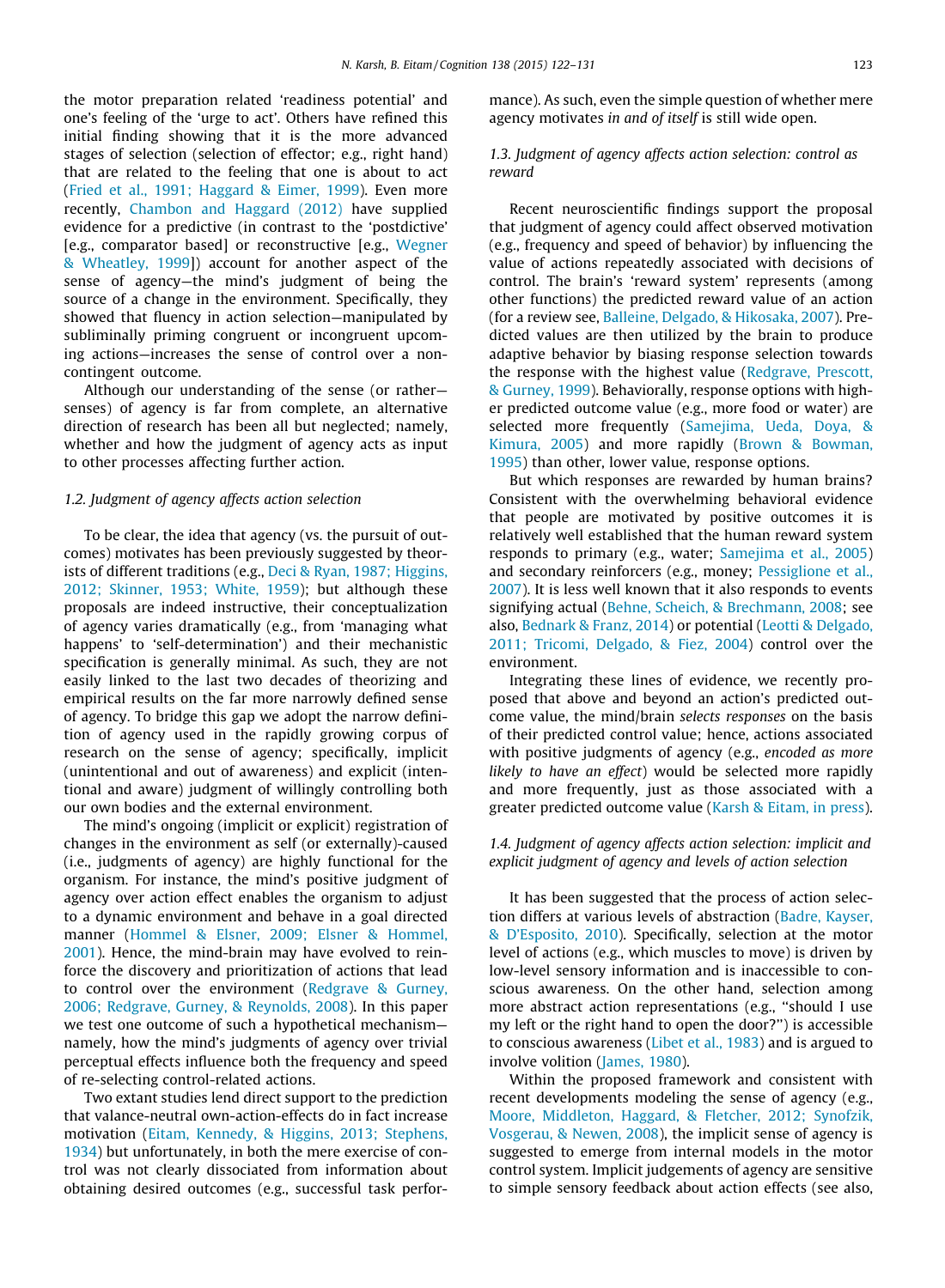[Haggard & Eimer, 1999;](#page-9-0) [Redgrave & Gurney, 2006\)](#page-9-0) and a limited number of control parameters (e.g., temporal contingency; [Blakemore, Frith, & Wolpert, 1999; Haggard,](#page-8-0) [Clark, & Kalogeras, 2002](#page-8-0)); accordingly, implicit judgements of agency may affect action selection at lower levels (e.g., motor). On the other hand, an explicit judgment of agency is influenced by one's perceptions and beliefs [\(Elsner &](#page-9-0) [Hommel, 2001; Wegner & Wheatley, 1999](#page-9-0)) and may affect higher levels of action selection (e.g., ''which finger to respond with?''). As mentioned above, such a framework would be consistent with previous (e.g., comparator; [Blakemore & Frith, 2003; Blakemore, Wolpert, & Frith,](#page-8-0) [1998; Blakemore et al., 1999; Wolpert & Flanagan, 2001](#page-8-0)) and current (e.g., [Synofzik et al., 2008](#page-9-0)) models relating the sense of agency and action selection.

To recapitulate, our primary goal for the current study was to obtain the first direct evidence that positive judgments of agency over action effects motivate behavior. Our secondary goal was to begin exploring a potential mechanism; namely, an interaction between explicit and implicit judgments of agency and various levels of action selection. In Experiment 1, we tested our main prediction that positive judgment of agency as having own action effects will increase the speed and frequency of action selection. In Experiment 2, we build upon previous research on the sense of agency to test an alternative explanation namely, that the effect motivates behavior because it is perceived as a positive outcome. Finally, across the two experiments we explore how the different levels of response selection are influenced by implicit control parameter (e.g., the temporal contingency of action effect).

## 2. Experiment 1 – positive judgments of agency increase the speed and frequency of action selection

#### 2.1. Method

## 2.1.1. Participants

One hundred seventy-four undergraduate students [127 females, Age ( $M = 24.47$ ,  $SD = 3.33$ )] from the University of Haifa participated in the study in exchange for course credit or 20 Shekels  $(\sim 16)$ . Twenty-nine [20 females, Age ( $M = 25.36$ ,  $SD = 5.05$ )] students participated in a preliminary experiment and another 145 [107 females, Age  $(M = 24.29 \text{ SD} = 2.87)$ ] participated in a follow up experiment.

## 2.1.2. Stimuli and procedure

Each trial began with the appearance of a red circle ('respond' cue, 53 pixels in diameter) in the center of the game window (dimensions:  $413 \times 468$  pixels). Participants were instructed to voluntarily [\(Libet et al., 1983](#page-9-0)) pick and press one of four PC-keyboard keys ('S', 'D', 'H', 'J') each time the red circle appeared. A response could either affect the cueing stimulus by causing it to flash briefly or have no perceptual effect (see [Fig. 1](#page-3-0) for experimental conditions). Participants were further instructed to take care that the sequence of responses they generate will be as random as possible (i.e., ''to avoid any fixed or planned response sequences''). Crucially, whether or not a response generated an effect was uninformative regarding attainment of this outcome.

From trial onset (the appearance of the red circle cue), participants had a 700 ms (ms) long window to freely select and press one of the four keys. Regardless of response speed, SOA (the time that elapsed between the appearance of one response cue to the appearance of the next) was kept constant at 2000 ms. The task included 10 practice trials and 180 experimental trials. No mention of the effects was made in the instructions. In addition, to assess and maintain participants' attention during the task, a blue triangle appeared nine times (on 5% of trials) throughout the experiment instead of the red cue. Participants were instructed to press the ''Space'' key with their thumb whenever a blue triangle appears.

After completing the task, participants responded to a computerized self-report questionnaire probing their success in attaining the task goal to respond randomly, their intention to cause an effect during the task and their knowledge of the finger-effect contingency mapping. These measures allowed us to assess both participants' explicit judgments' of control and whether they erroneously perceived the effect as indicating success in the task of being random.

Regarding our central goal, if as others have hypothesized, positive control judgment is itself rewarding then behaviorally, this should manifest as faster reaction times and more frequent choice of actions that are reliably associated with a high probability of delivering effects (High Probability condition/key press) compared to when they never deliver such an effect (No Effect condition/key press).

Given the scant research done on judgment of agency and action selection and the large number of possible combinations that can be justified to some degree (e.g., additive or interactive relationships between explicit and implicit judgments of agency; differential effects on the speed ('low level') and frequency ('high level') of responding); our attitude towards our secondary goal – relating the motivating effects of implicit and explicit positive judgment of agency to different levels of action selection – is admittedly, exploratory. Hence we will refrain from making any ''a priori'' predictions in this direction. This is also how this part of the data should be treated.

An important point should be stressed about the role of the randomness task in this study. The sole purpose of the requirement that participants respond randomly is to enable us to assert relative control over the average probabilities of the response category under conditions of 'free choice'. This control is achieved ironically, exactly because humans generally find the requirement to respond randomly difficult if not impossible and suffice in performing what is called 'probability matching'. Namely, taking care that the overall probabilities of responses are similar [\(Bar-Hillel & Wagenaar, 1991](#page-8-0)). Although this tactic would not necessarily generate random sequences (e.g., one could simply respond in a fixed order say '1'–'2'–'3'–'4') the key point is that probability matching in the current (4-option) case entails that the expected probability for each response would be about .25.

Thus, although the actual randomness of participants' behavior is irrelevant to our hypothesis; the instruction to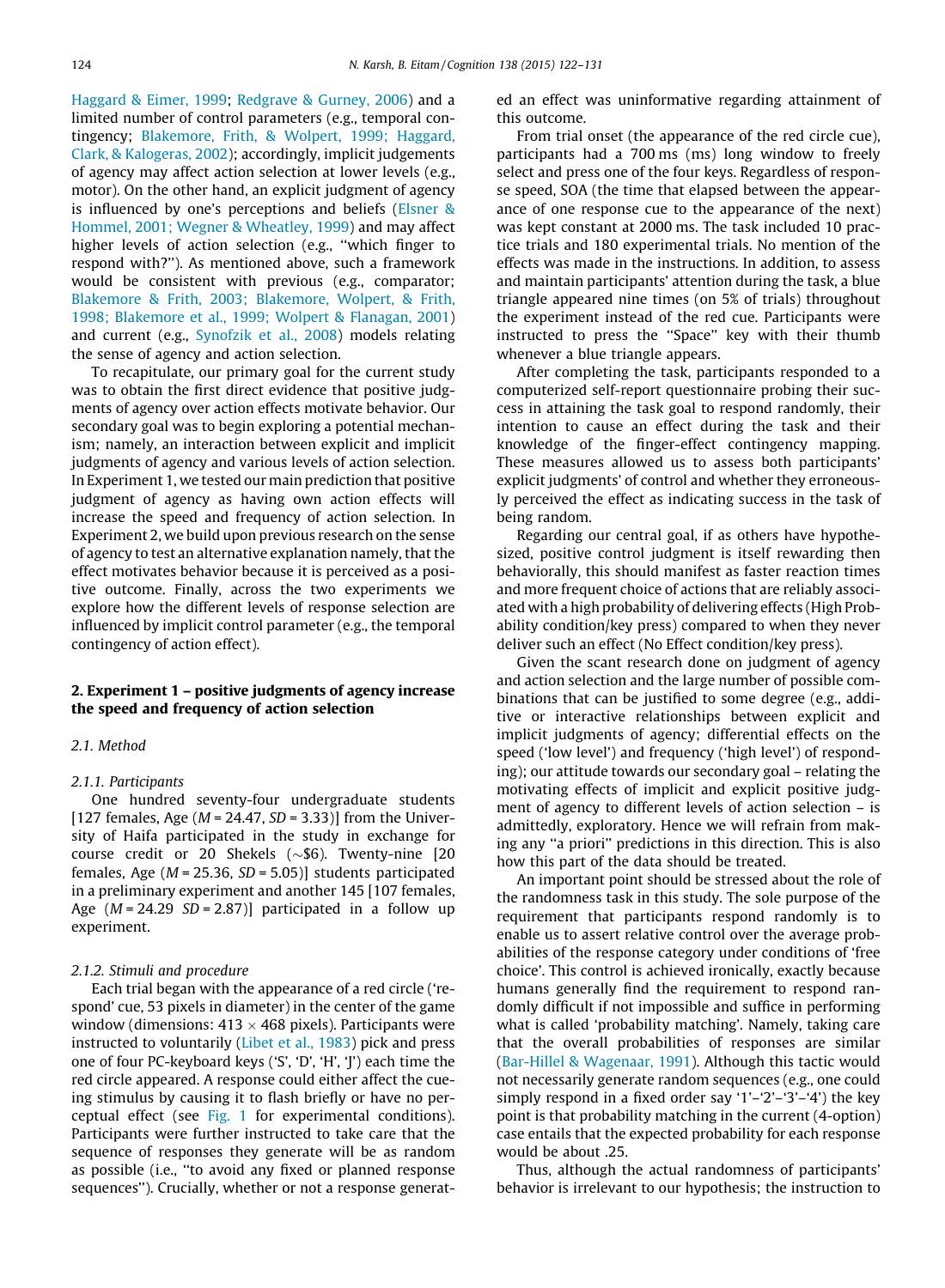<span id="page-3-0"></span>

Fig. 1. Experiment 1: a single trial in each of the three between-participant experimental conditions. A relevant response would cause the cue (a red circle) to immediately change its color and disappear with a probability determined according to the experimental condition. In the High Probability Effect condition (henceforth, High Probability condition), each relevant response had a 90% chance to cause such an effect. In the No Effect condition, responses never led to an effect. In the Key Specific Probability Effect condition (henceforth, Key Specific condition), each relevant response was associated with a different probability of delivering an effect (.9, .6, .3, and 0; with allocation to fingers counterbalanced between participants). (For interpretation of the references to color in this figure legend, the reader is referred to the web version of this article.)

be random allows us to test whether a positive judgment of agency systematically biases response selection by giving us a stable baseline of response proportions (  $\sim\!\!25\%$  for each of the four options). The existence of such a systematic bias should also lead to another pattern – that participants for whom effect probabilities are identical for all keys (those in the High Probability and No Effect conditions) should select all relevant response keys with similar frequency. This is because response options in these conditions will not be differentially reinforced by positive judgements of agency as they are predicted to be in the Key Specific condition; hence response selection should not be consistently biased towards some responses at the expense of other, making unbiased (''random'') selection easier.

## 2.2. Results and discussion

#### 2.2.1. 'Having an effect' facilitates response selection

Before analyzing the data the following cases were filtered out: when an irrelevant key was pressed, when a response was emitted after the 700 ms response window or was faster than 200 ms, and when response time (RT) deviated by more than two standard deviations from the condition's mean RT. The total number of trials rejected was  $4316/26,100$   $(16.5\%)^1$ . All statistical tests were twotailed with an alpha of 5% unless indicated otherwise.

As a proxy for speed of action selection, we compared the mean RT of the High Probability condition to that of the No Effect condition [\(Fig. 2\)](#page-4-0). As predicted, we found that RTs' were significantly shorter in the High Probability condition ( $M = 331.08$ ,  $SD = 34.57$ ) compared to the No-Effect condition  $(M = 355.6, SD = 40.56)$   $[t_{94} = 3.19, SE = 4.02,$  $p < .01$ ,  $d = .65$ , CL<sub>95</sub> (9.26, 39.76)]. Importantly, faster RT's in the High Probability (vs. the No Effect) condition was not an outcome of general attentional engagement with the task (see the Supplemental Materials for the relevant analysis and Fig. S1). Furthermore, also consistent with the hypothesis that positive judgment of agency motivates – within each of three conditions RT was negatively related with the number of 'effects received' (High Probability condition,  $r = -.56$ ,  $p < .01$ ; Key Specific condition,  $r = -.34$ ,  $p = .01$ ; Key Specific conditionpreliminary,  $r = -.57$ ,  $p < .01$ ).

#### 2.2.2. An 'effective' response is more likely to be reselected

To increase statistical power and the accuracy of parameter estimation, the following statistical analyses were conducted on the combined data from a small preliminary experiment ( $N = 29$ ), which included only the Key Specific condition and a follow up study  $(N = 145)$  that included all three conditions described above. We applied the same filter as above in which invalid responses, responses faster than 200 ms, and ones that deviated more than two standard deviations from a condition's mean RT were dropped from the analysis  $(1927\backslash14,040; 13.7%$  of the trials). The data of a participant who did not follow the instructions

 $1$  Although a relatively high proportion of trials were filtered out, this filter was necessary for this kind of 'free choice' task in order to minimize variability that emerges from both response slips and pre-prepared (''planned'') responses. We apply the same filter to data from all our experiments involving this task.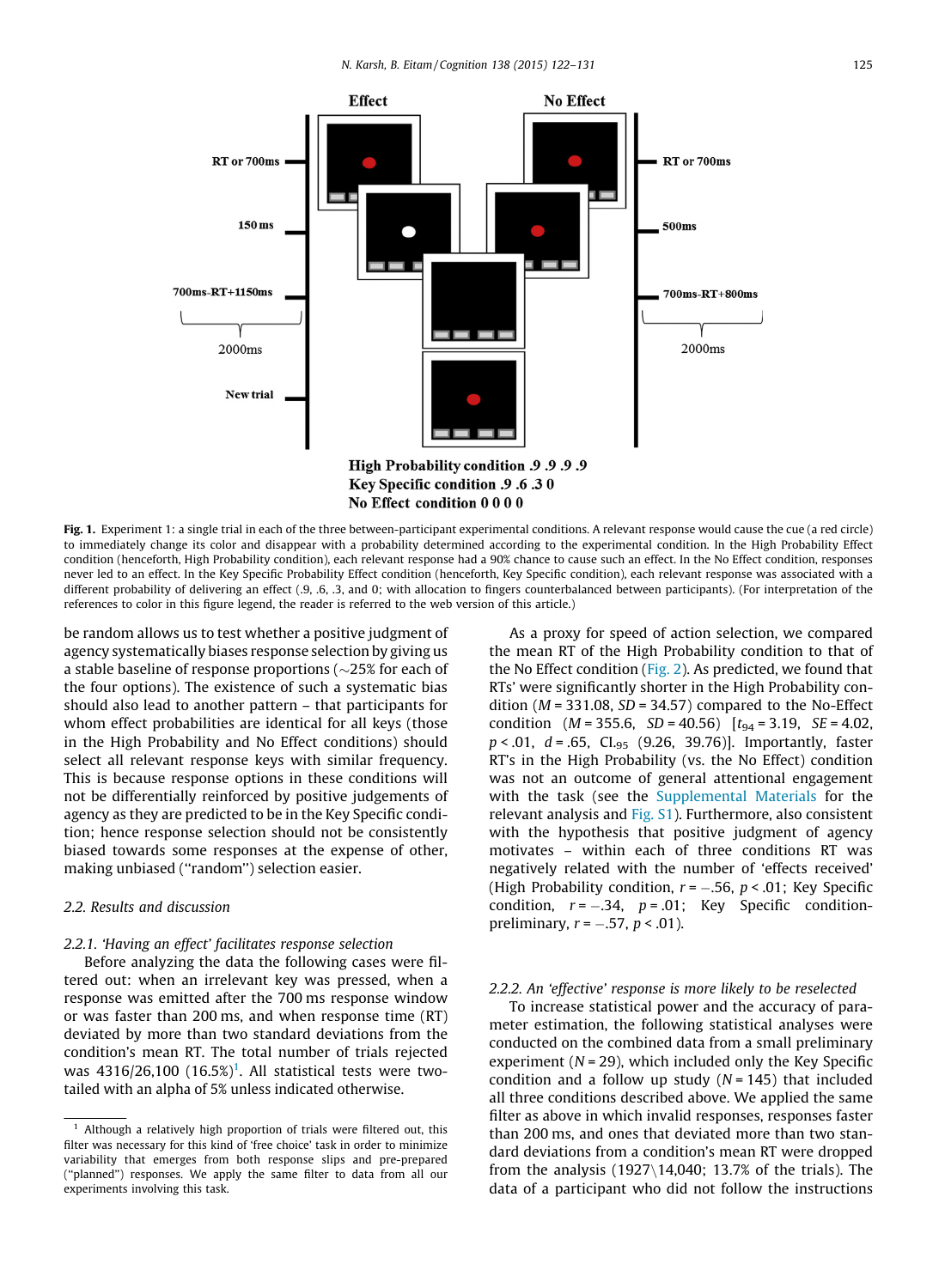<span id="page-4-0"></span>

Fig. 2. Experiment 1: reaction time. A scatterplot with fitted regression lines representing participants' RT as a function of the number of effects a participant received. The dashed horizontal lines represent the conditions' mean RT's. The results show that both within and between conditions, responding was sped up as the number of effects received increased.

(failed to use all response keys) were also dropped from the analysis before applying the filter.

In order to test the prediction that responses (i.e. keys) associated with a higher probability of effect will be preferred over those associated with low (or zero) effect probability, we modeled the logarithm of the ratio of the proportion of presses on each of the three keys with nonzero effect probabilities and the proportion of key presses on the key never producing effects using a Dirichlet distribution (see, [Buis, Cox, & Jenkins, 2006\)](#page-9-0). In essence the model is equivalent to an omnibus test of whether any of these ratios is statistically different from 0, which is the value that would be expected if all probabilities were not different from the baseline proportion (as log of 1 equals 0). Using the less familiar Dirichlet distribution is necessary as the proportions are bounded between 0 to 1 and as selection of one response category would lower the probability of others being selected. The model was reliable ( $\chi^2$  = 13.91, p < .01), supporting the conclusion that the frequency of responses differed as a function of their probability to generate an effect, in the predicted direction (see [Fig. 3](#page-5-0)a). A planned contrast supports the conclusion that responses associated with a 90% chance to deliver an effect were selected more often  $(M = .28, SD = .11)$  than responses which never delivered an effect  $(M = .22, SD = .06)$  ( $Z = 3.55$ ,  $p < .01$ ). In fact, the only response that was selected reliably more often than baseline (25%) was the response associated with the highest chance (90%) to generate an effect.

After completing the 'randomness task' we asked participants to rate their intention to cause an effect during the task as well as their perceived success in responding randomly (the task goal). This enables us to evaluate whether participants mistakenly perceived the effect as feedback about their success in being random. The scale ranged from 1(very low) to 7(very high). Participants' ratings of the two measures in the critical Key Specific conditions were negatively correlated  $(r = -0.22, p = .05)$ , supporting the conclusion that they did not mistakenly perceive the effect as feedback about increased success in the task and hence shaped their behavior after it.

Further support for the effect mere control has on action selection comes from comparing task performance across the three conditions. As stated above, if positive control feedback affects key selection, participants in the Key Specific condition should perform probability matching less well than these of the other two conditions. To test this we created an index that captures deviation from ''randomness'' (i.e. perfect probability matching) by subtracting the response proportion of each response key from .25 (chance level expected across an infinite sequence of 4 events selected at random) and used the absolute value to calculate the mean deviation from randomness score for each participant. Hence, a lower score indicates greater success in performing the (participants' model of the) focal task [\(Fig. 3b](#page-5-0)).

A one-way ANOVA supports the conclusion that the quality of probability matching varied between conditions  $(F_3)$  $_{169}$  = 3.41, root MSE = .05, p = .01). As predicted, a planned contrast supports the conclusion that participants were more successful at ''being random'' on the two conditions which did not entail a bias for any response; specifically the High Probability and No Effect conditions as compared with the Key Specific condition  $(F_{1, 169} = 9.66, p < .01,$  $d = .43$ ). This pattern of results suggests that although participants indeed understood the task goal to be random as probability matching and attempted to meet that goal (as they selected responses at nearly identical proportions), having an effect still subtly biased response selection, damaging performance. Specifically, in the Key Specific condition, where some responses conflicted in their effectiveness for control and for outcome (i.e. were task relevant) – at least sometimes control trumped outcome.

## 2.2.3. The effect of implicit and explicit (self-reported) judgments of agency on action selection

In the background section we briefly mentioned that current work on agency differentiates between implicit and explicit measures of agency ([Moore et al., 2012](#page-9-0)) or between feelings and judgments of agency. To briefly summarize, we hypothesize that an implicit judgment of agency occurs when a prediction of a perceptual event—considered an inherent outcome (but not only) of the mechanisms responsible for motor control ([Blakemore & Frith, 2003; Blakemore](#page-8-0) [et al., 1998, 1999;Wolpert & Flanagan, 2001](#page-8-0))—is corroborated by the environment. On the other hand, an explicit judgment of agency may be a special case of causal judgment (e.g., [Desantis, Roussel, & Waszak, 2011\)](#page-9-0). Here we utilize the above differentiation to test whether implicit and explicit judgments of agency have unique effects on action selection. To attempt to quantify these contributions to action selection, we measured participants' action-effect contingency awareness as a proxy of explicit judgment of agency (see the Supplemental Materials for action-effect contingency awareness scoring scheme). As a proxy for implicit judgments agency [\(Wolpert & Flanagan, 2001\)](#page-9-0) we used the number of effects a participant received. $\epsilon$  Finally,

<sup>2</sup> Note that, there is a subtle but crucial distinction between the frequency in which a specific key is selected which is a behavioral measure/operational definition of reinforcement and the number of immediate effects a person receives which we used as a proxy for the number of implicit judgments of agency.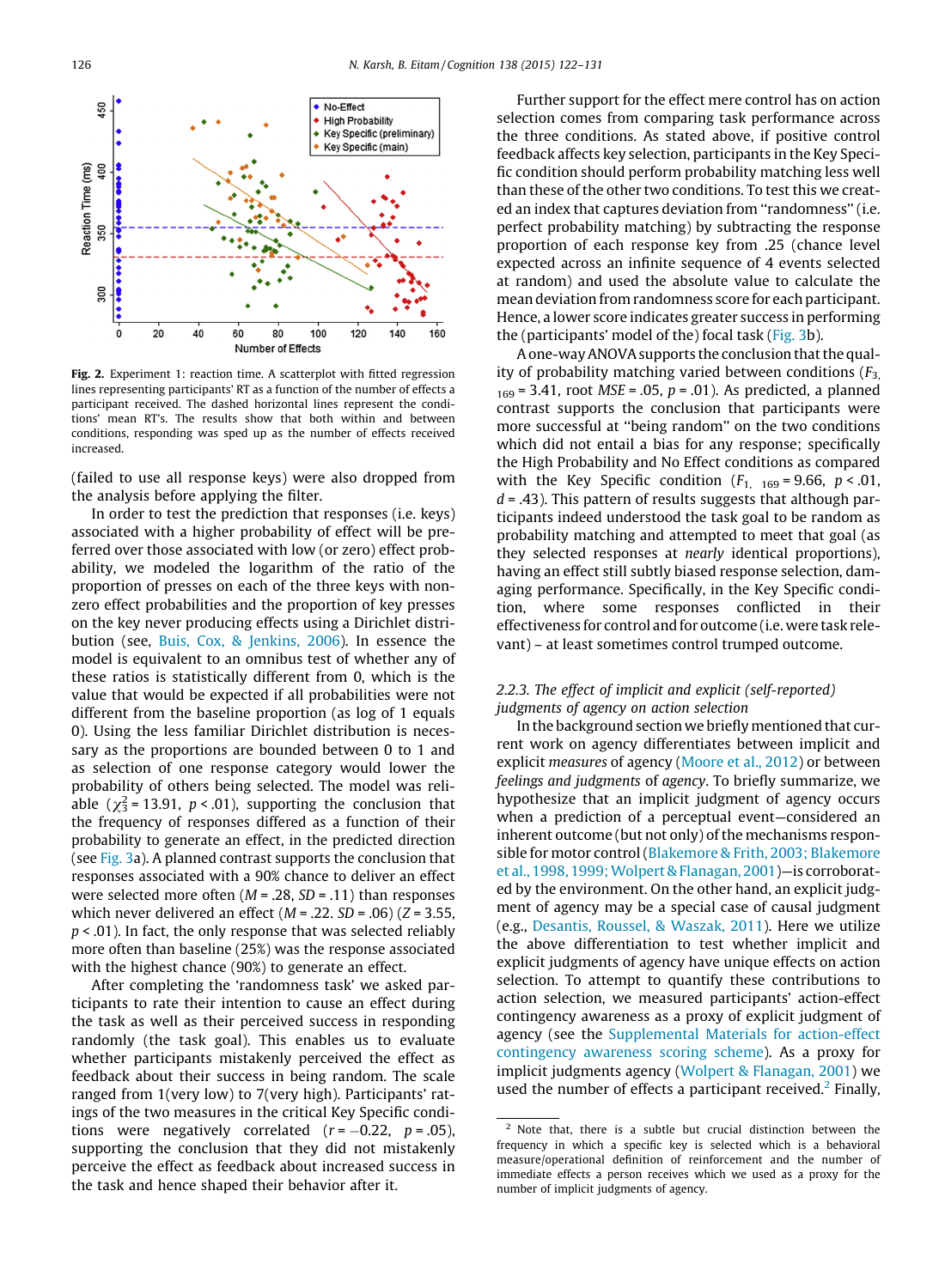<span id="page-5-0"></span>

Fig. 3. Experiment 1: response frequency. (a) Proportion of responses by each key-specific effect probability (.9, .6, .3, 0). The dashed horizontal line indicates chance level (.25). Participants' chose the key associated with the highest probability of delivering an effect reliably more often than they chose the key that never delivered one. (b) The ''randomness'' index, participants' mean absolute deviation from chance (baseline) level shows the cost of the above selection bias for the quality of task performance (i.e. success in probability matching) - participants in the Key Specific condition were less successful at probability matching, which as previous research and our data show is how 'being random' is often implemented by humans.

consistent with previous work [\(Amalric & Koob, 1987; Brown](#page-8-0) [& Bowman, 1995](#page-8-0)) we used reaction time (RT) as a sensitive measure of (the speed of) action selection.

As actual action-effect contingencies varied only for the Key Specific conditions, the reaction times of participants from these conditions ( $N = 77$ ) were regressed on the contingency awareness score alone, on the number of effects a participant received alone and simultaneously on both predictors. First, we found that action-effect contingency awareness was linearly and positively related to actual received effects  $[F_{1,75} = 17.22,$  root  $MSE = 2.1, p < .01,$  $\beta$  = .43, CI<sub>95</sub> (.034, .096)]. The causal direction of this relationship is difficult to determine given the current design; on the one hand, it is consistent with the idea that contingency awareness caused people to 'voluntarily' select the keys that would more probably lead to an effect and hence, is consistent with the notion that explicit positive judgment of agency positively and causally affect action selection. On the other hand, the same statistical relationship is also consistent with the opposite causal direction, namely that the more actual effects a person received the more accurate was her contingency awareness. Although interesting, this latter interpretation does not assign any causal role for an explicit judgment of agency.

The causal direction of the relationship between the two predictors and reaction time (RT; our proxy for speed of action selection) is less ambiguous. When RT was regressed separately on contingency awareness and on the number of effects received, both were positively related with speed of responding (i.e. negatively correlated with RT), explaining substantial portions of the variance in RT,  $[F_{1,75} = 10.40$ , root MSE = 32.88,  $p < .01$ ,  $\beta = -.34$ ,

 $Cl_{95}$  (-8.5, -2)  $R^2 = .12$ ] and  $[F_{1,75} = 15.85,$  root  $MSE = 31.88$ ,  $p < .01$ ,  $\beta = -.41$ ,  $Cl_{95}$  (-1.42, -.47)  $R^2 = .17$ ], correspondingly. We interpret this to show that both explicit and implicit judgments that one was agentic affect speed of action selection. However, when RT was simultaneously regressed on both predictors  $(F_2, 74 = 9.8, p = 0.01,$  $R^2$  = .20) only the number of the effects a participant received reliably predicted reaction time  $[p < .01]$ ,  $\beta$  = -.32, CI<sub>95</sub> (-1.26, -.22)]; contingency awareness did not  $[p = .07, \beta = -.20, Cl<sub>95</sub> (-6.56, .31)].$ 

We interpret the last piece of evidence to mean that the brain-mind's implicit judgment of agency affects (the speed of) action selection even when people's explicit judgment of agency is accounted for, but the opposite does not hold. Put differently, whatever the role of explicit judgment of agency in processes of action selection (here, key presses), the speed of action selection is determined by implicit judgment of agency.

Although the pattern of results fits our predictions well one can still argue that people perceived the effects as information about outcome. If this is indeed the case it nullifies our claim regarding the motivating effects of pure control. Experiment 2 attempts to directly tackle this alternative explanation.

## 3. Experiment 2 – decreasing temporal action-effect contingency diminishes motivation from control

In Experiment 1, we showed that having agency as 'having an effect' increases both the speed and frequency of response selection although the effect was unrelated to task performance. To rule out the alternative explanation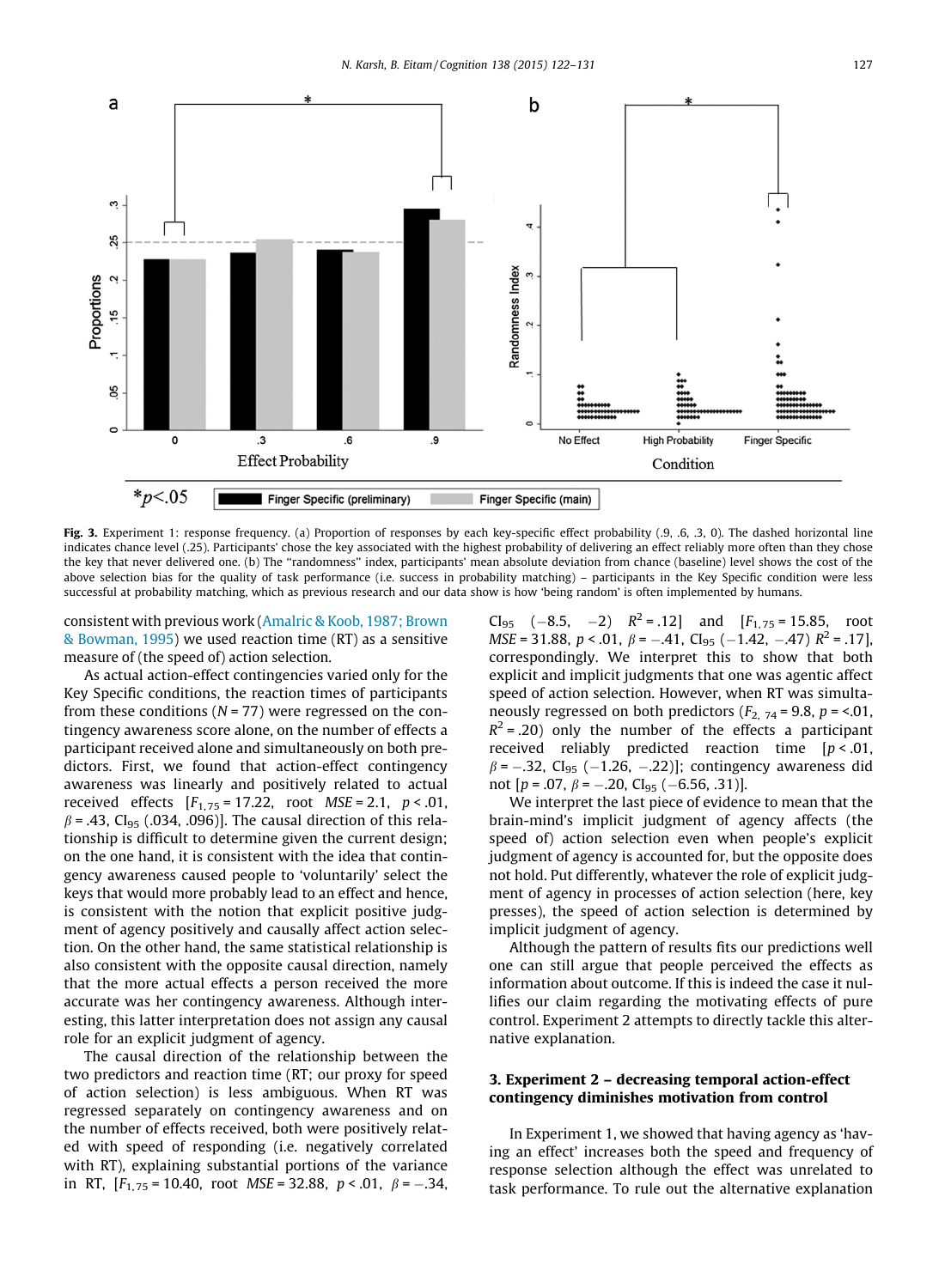we manipulated a factor that has repeatedly been shown to affect implicit markers of agency—the temporal contingency of action effect. Lagging the effects of an action by more than 300 ms (ms) has been shown to diminish sensory attenuation [\(Blakemore et al., 1999\)](#page-8-0) and temporal binding [\(Haggard et al., 2002](#page-9-0)) both 'gold standard' behavioral markers of sensing agency. Because the temporal contingency between action and effect has been postulated as an important parameter for pre-conceptual implicit judgment of agency, we expect that it will mostly influence lower level processes (motor) of action selection and will less affect more high level (consciously accessible) processes of response selection.

Hence, if the mind's registration of an own action effect (vs. any perceived effect) influences low level process of action selection, we expect that the greater the number of temporally contingent (versus temporally lagged) action effects participants will receive, the shorter their reaction time will be. Conversely, there is no accepted model that leads to the prediction that lagging a positive outcome by about half a second should diminish its rewarding value.

To further explore whether positive judgments of agency influence action selection even when no relationship exists between agency (actual or perceived) and task performance, we tested whether the same response selection bias holds for participants who clearly did not interpret the effects as task relevant feedback (feedback about their progress towards the task goal to respond randomly).

## 3.1. Method

#### 3.1.1. Participants

Ninety-three undergraduate students [67 females, Age  $(M = 24.1, SD = 3.94)$ ] from the University of Haifa participated in the study in exchange for course credit or 20 Shekels ( $\sim$ \$6).

#### 3.1.2. Stimuli and procedure

In Experiment 2, we used the same task as in the Key Specific Effect condition in Experiment 1 with one modification. Participants were assigned to one of two conditions. In the Key Specific Immediate Effect condition (a replication), each response was associated with a different probability (90%, 60% 30% and 0%) of leading to an immediate effect. In the Key Specific Lagged Effect condition, keys were identically associated with different probabilities of effects with the sole difference that the effect was lagged by 600 ms.

Similar to Experiment 1, after completing the task, participants responded to a computerized self-report questionnaire in which participants were requested to indicate from 0 (not at all) to 100 (very much) their level of success in the task, how much they wanted the effect, how much they wanted to respond randomly and how much they felt they were causing the effect. In addition, participants had to report whether and how the effects they received were related to their performance of responding randomly. Participants were to select the option that best describes their belief: 1. 'When I responded randomly there was an effect'. 2. 'When I responded randomly there was no effect' or 3. 'Responding randomly and the effects were unrelated'.

## 3.2. Results

We applied the same filter used in Experiment 1 in which invalid responses, responses faster than 200 ms, and those that deviated more than two standard deviations from a condition's mean RT were dropped from the analysis  $(3241 \mid 17,280; 18.7%$  of the trials).

## 3.2.1. The effect of temporal contingency between action and effect

Similar to Experiment 1, we analyzed the correlation between the number of effects one had received and her reaction time in both the Key Specific Immediate and the Key Specific Lagged Effect conditions ([Fig. 4\)](#page-7-0). First, the results replicate the negative correlation between the two variables in the Key Specific Immediate Effect condition ( $r = -.57$ ,  $p < .01$ ). Second—and in line with our prediction—no evidence for such a relationship was found in the Key Specific Lagged Effect condition ( $r = -.03$ ,  $p = .81$ ); note that this is the case although there was no difference in the total number of effects participants received in those conditions ( $t_{91}$  = -0.63,  $p$  = .53). These results confirm that close temporal contingency is essential for an action contingent effect to facilitate response selection—as is the case with other measures which reflect implicit judgments of agency (such as sensory attenuation and temporal binding). As one could not make a similar prediction for similar lags in performance feedback, this experiment supplies critical evidence in support of our hypothesis that mere agency affects action selection.

To test whether response frequency as a proxy for high level selection is influenced by the temporal contingency of action effects, we again, as in Experiment 1 used the Dirichlet distribution to model proportions of presses on each key. Replicating the pattern found in Experiment 1, responses associated with a 90% chance to deliver an effect were selected more often in both the Key Specific Immediate Effect  $(M = .29, SD = .09)$  and the Key Specific Lagged Effect ( $M = .27$ ,  $SD = .09$ ) conditions compared to responses which never delivered an effect ( $M = .22$ ,  $SD = .08$ )  $Z = 3.76$ ,  $p < .01$  and ( $M = .23$ ,  $SD = .06$ )  $Z = 2.11$ ,  $p = .03$ , correspondingly ([Fig. 5\)](#page-7-0). The findings suggest that in contrast to low level selection, high level selection (i.e., which finger to respond with) is not sensitive to short lags between the actions and their effects.

Participants explicit judgment of the level they caused the effects is also consistent with the above pattern of key selections in showing that there was no difference between conditions in how much they thought they were causing the effects ( $t_{91}$  = 0.38, p = .70). In contrast, participants reported a greater urge to have an effect in the Key Specific Immediate effect condition  $(M = 62.72)$ , SD = 37.40) than in the Key Specific Lagged Effect condition  $(M = 47.98, SD = 31.60)$   $(t_{91} = -2.06, p < .05)$  and their level of urge for the effect was also consistent with their behavioral pattern. Specifically, we found a negative correlation between participants' urge to have an effect and their reaction time in the immediate effect group ( $r = -.34$ ,  $p < .05$ ) and no correlation in the 600 ms lagged effect group  $(r = .00, p = .98)$ .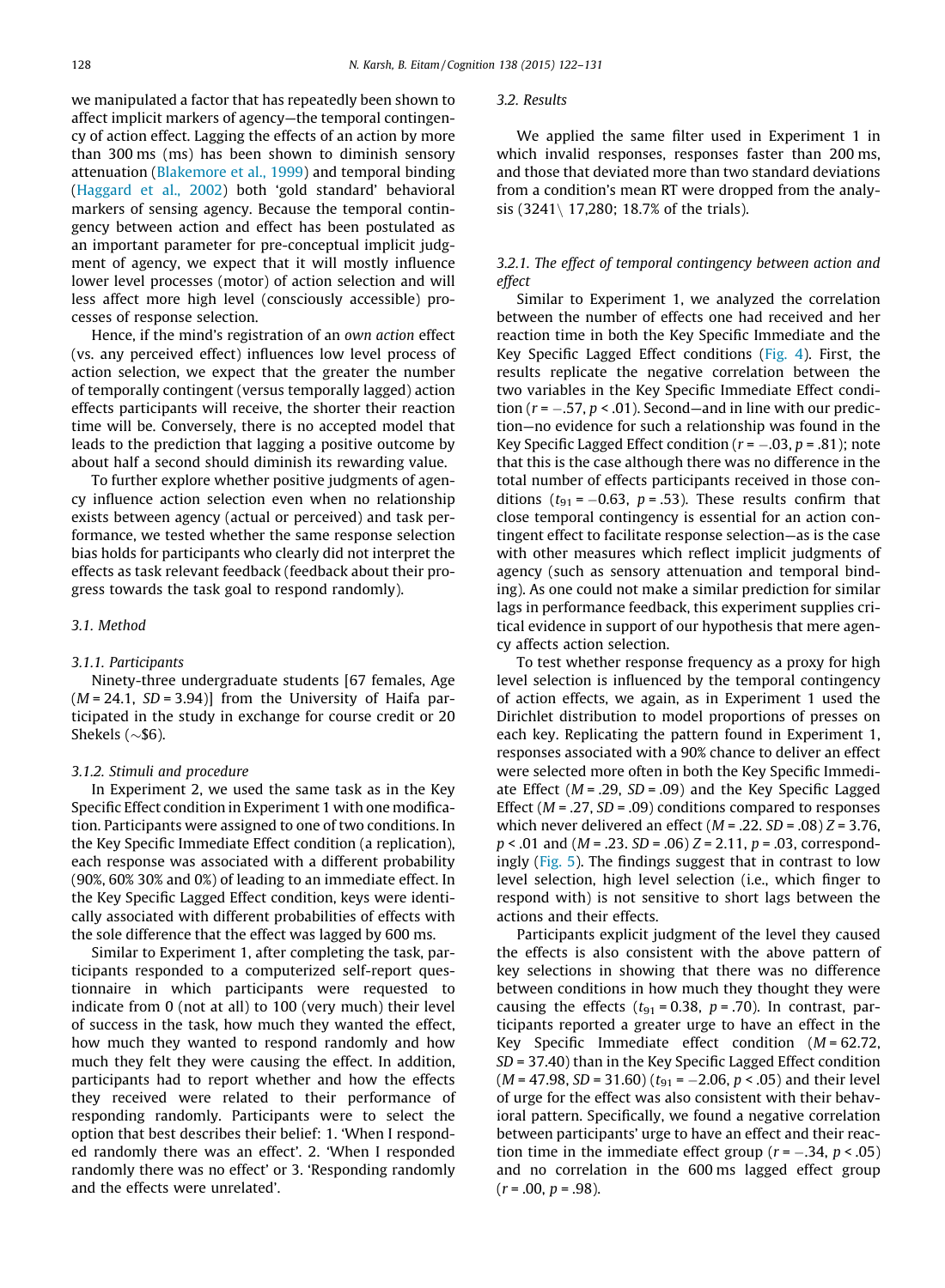<span id="page-7-0"></span>

Fig. 4. Experiment 2: reaction time as a function of the number of effects received. A scatterplot with fitted regression lines representing participants' RT as a function of the number of effects a participant received in the Key Specific Immediate Effect and the Key Specific Lagged Effect conditions. The results show that responding sped up as the number of immediate effects (but not 600 ms lagged effects) received increased.

We suggest that high level selection of keys in this task is influenced by explicit attribution of causality which is unaffected by short temporal delay of action effect. As noted in Experiment 1, the opposite causal direction is also possible (see Supplemental materials for additional self-report analysis).

Finally, as in Experiment 1, we asked participants to rate their intention to cause an effect during the task as well as their perceived success in responding randomly (the task goal). Different from Experiment 1, Participants' ratings of the two measures were not correlated  $(r = 0.01,$  $p = .88$ ), still supporting the conclusion that they did not mistakenly perceive the effect as feedback about increased success in the task.



Fig. 5. Experiment 2: response frequency. Proportion of responses by each key-specific effect probability (.9, .6, .3, 0) in the Key Specific Immediate Effect and the Key Specific Lagged Effect conditions. The dashed horizontal line indicates chance level (.25). Participants' chose the key associated with the highest probability of delivering an effect reliably more often than they chose the key that never delivered one in both conditions.

## 3.2.2. Explicit beliefs about the nature of the effect do not affect the speed of action selection

In a further test of the alternative explanation that the action-effects influenced response selection because they were interpreted by participants as performance feedback (informative about the task goal to respond randomly), we asked participants at the end of the task to select one of three statements that best reflects their beliefs about whether and how the effects they received were related to their performance of responding randomly. Thirteen percent (13%) of the participants selected the option that indicates that when they responded randomly they received an effect, 17% selected the option that indicates that when they responded randomly they did not receive an effect and 70% of the participants selected the option that indicates that responding randomly and receiving effects were unrelated. While these percentages suggest that most participants did not perceive the effects as carrying any task relevant information, it is important to test which, if any, of the effects described above hold when the participants who did perceive effect as carrying task relevant information are removed from the analysis.

Regarding reaction time, the pattern reported above was unchanged by excluding participants that perceived the effect as performance feedback. Specifically, the number of immediate effects were negatively correlated with reaction time ( $r = -.52$ ,  $p < .01$ ) while no such correlation was detected between reaction time and the number of 600 ms lagged effects ( $r = -.19$ ,  $p = .27$ ).

Regarding response frequency, the immediate effect condition group ( $n = 30$ ), filtered for the above mentioned participants, reliably selected the key with high probability to cause an effect more frequently  $(M = .26, SD = .07)$ ) than the key producing no effect  $(M = .23, SD = .05)$   $Z = 2.12$ ,  $p = .03$ ). Interestingly, no difference was found between the high probability key ( $M = .25$ ,  $SD = .07$ ) and the no-effect key ( $M = .22$ ,  $SD = .05$ )  $Z = 1.21$ ,  $p = .22$  in the Key Specific Lagged Effect condition ( $n = 35$ ).

The results from the analyses above strongly suggest that reaction time as a proxy for largely unconscious processes of response selection, was influenced by the effect, but only when effects closely followed a response and regardless of one's belief about the relation between the effect and task performance. In addition, while a portion of the variability of key selection could be explained by perceiving the effect as performance feedback, having own-action effects reinforces even once the information they carry about performance is factored out.

## 4. General discussion

The current study provides the first direct empirical evidence that mere control motivates behavior independently of (and even in some opposition to) striving for outcomes. These findings are consistent with various postulations that agency is itself rewarding, motivating, and desirable. The results also fit well with previous work from our lab [\(Eitam et al., 2013](#page-9-0)) using another task, in which we found that participants' correct responses are faster when they are immediately followed by an effect (compared to when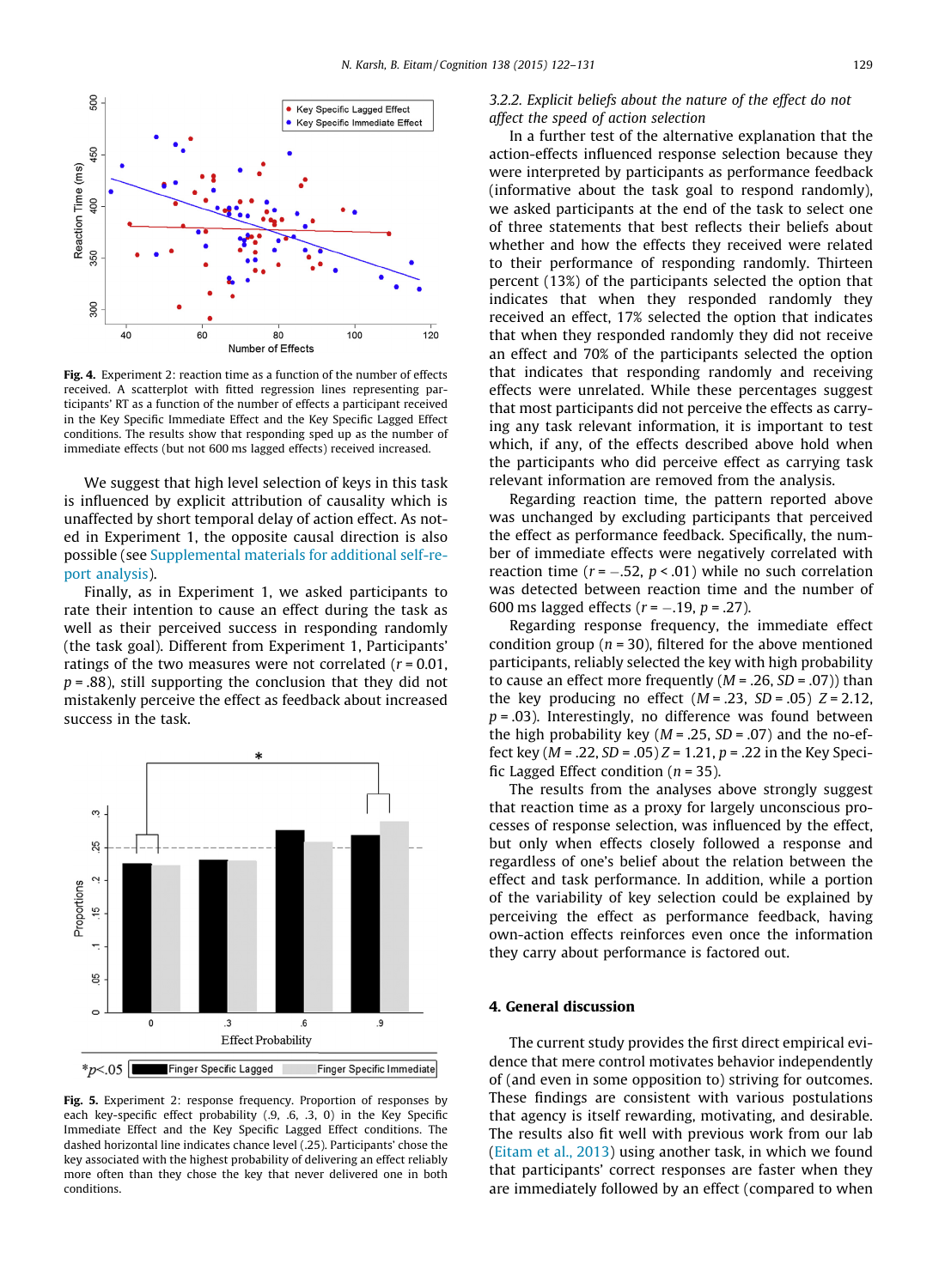<span id="page-8-0"></span>no such effect appeared or when they were followed by a 300 ms lagged effect). Crucially, we go far beyond these results in providing the key dissociation between mere agency and desired outcome (e.g., successful task performance) and by grounding the abstract notion of motivation in contemporary neuro-cognitive of action selection.

The current study is a significant step in establishing the previously unexplored link between judgment of agency and its influence on action selection. The current pattern of results resembles the pattern found when responses were linked to tangible outcomes (e.g., food; [Brown &](#page-9-0) [Bowman, 1995; Samejima et al., 2005](#page-9-0)). In the latter case it was shown that tangible rewards activate the brain's reward system, which in turn biases action selection towards responses with the highest predicted reward value. Above we reviewed evidence that control has also been shown to activate the brain's reward system and in the current study we supply the crucial behavioral link by documenting that agency seems to indeed affect action selection (indexed by speed and frequency of responding) in manner that bears striking similarity to the effects of tangible outcomes.

To recapitulate based on the previous and current data we suggest a tentative model by which a positive judgment of agency activates the brain's reward system that in turn biases action selection towards actions that were associated with the largest amount of agency.

Given the frequent use of the term 'reward' in reference to obtaining beneficial outcomes, the notion of control as reward may sound strange. In fact, dissociating between reward and tangible outcomes is consistent with recent work in neuroscience suggesting that the neural reward system is sensitive to various non-outcome related factors (Bednark & Franz, 2014; Behne et al., 2008; Bromberg-Martin & Hikosaka, 2009; Leotti & Delgado, 2011; Tricomi et al., 2004).

Finally, our results also begin to shed light on the differential contribution of what we elsewhere-termed implicit and explicit 'decisions of agency' ([Karsh & Eitam, in](#page-9-0) [press\)](#page-9-0). The current data seems to support the conclusion that selection of action (possibly at the 'lower', motor related level) is affected by implicit judgment of agency. Here reflected in the speed of action selection. Another, albeit weaker, conclusion is that explicit judgments of agency may too have a causal role in selecting which (and possibly also how fast) actions will be selected. Thus, although Libet's classic studies taught us that the relationship between other experiences of agency and action selection may not be in fact causal, the data of the current study (which also focuses on a different 'experience' of agency) is actually inconclusive regarding this last point.

Understanding control as reward affecting action selection (potentially, at multiple levels of abstraction) offers the beginning of a mechanistic framework for the documented effects that the so-called 'sense of control' has on promoting physical activity, self-initiation and social interest [\(Rodin & Langer, 1977\)](#page-9-0). It may also explain when and why people would be willing to give up real money (own outcomes) for affecting the outcome of others [\(Choshen-Hillel & Yaniv, 2011](#page-9-0)), and possibly the fact that people want to choose regardless of the outcomes choice

brings (Botti & McGill, 2006) as choice itself is (an opportunity to) control ([Leotti & Delgado, 2011](#page-9-0)).

Our tentative model may also encourage reframing a variety of pathological behaviors not easily explained through referring to pursuing positive outcomes such as impulsivity (attention-deficit/hyperactive disorder), stereotypy (repetitive motor actions) and self-mutilation, as disorders of control (see, [Brandt, Lynn, Obst, Brass, &](#page-9-0) [Munchau, 2014; Karsh & Eitam, in press\)](#page-9-0).

## Author contributions

N. Karsh and B. Eitam developed the study concept. Both authors contributed to the study design. N. Karsh collected the data. N. Karsh and B. Eitam performed the data analysis and interpretation. N. Karsh and B. Eitam wrote the paper. Both authors approved the final version of the manuscript for submission.

## Funding

This research was supported by The Israel Science Foundation (ISF) Grant No. 277/12 to B. Eitam.

#### Acknowledgments

We thank Orit Nafcha for her assistance in programming and running the experiments. We thank Patrick Haggard and Peter Redgrave for their thoughtful comments on an earlier version of this manuscript.

## Appendix A. Supplementary material

Supplementary data associated with this article can be found, in the online version, at [http://dx.doi.org/10.1016/](http://dx.doi.org/10.1016/j.cognition.2015.02.002) [j.cognition.2015.02.002](http://dx.doi.org/10.1016/j.cognition.2015.02.002).

## References

- [Amalric, M., & Koob, G. F. \(1987\). Depletion of dopamine in the caudate](http://refhub.elsevier.com/S0010-0277(15)00026-8/h0005) [nucleus but not in nucleus accumbens impairs reaction-time](http://refhub.elsevier.com/S0010-0277(15)00026-8/h0005) performance in rats. [The Journal of Neuroscience, 7](http://refhub.elsevier.com/S0010-0277(15)00026-8/h0005), 2129–2134.
- [Badre, D., Kayser, A. S., & D'Esposito, M. \(2010\). Frontal cortex and the](http://refhub.elsevier.com/S0010-0277(15)00026-8/h0010) [discovery of abstract action rules.](http://refhub.elsevier.com/S0010-0277(15)00026-8/h0010) Neuron, 66, 315–326.
- [Balleine, B. W., Delgado, M. R., & Hikosaka, O. \(2007\). The role of the](http://refhub.elsevier.com/S0010-0277(15)00026-8/h0015) [dorsal striatum in reward and decision-making.](http://refhub.elsevier.com/S0010-0277(15)00026-8/h0015) Journal of [Neuroscience, 27](http://refhub.elsevier.com/S0010-0277(15)00026-8/h0015), 8161–8165.
- [Bar-Hillel, M., & Wagenaar, W. A. \(1991\). The perception of randomness.](http://refhub.elsevier.com/S0010-0277(15)00026-8/h0020) [Advances in Applied Mathematics, 12](http://refhub.elsevier.com/S0010-0277(15)00026-8/h0020), 428–454.
- [Bednark, J. G., & Franz, E. A. \(2014\). Agency attribution: event-related](http://refhub.elsevier.com/S0010-0277(15)00026-8/h0025) [potentials and outcome monitoring.](http://refhub.elsevier.com/S0010-0277(15)00026-8/h0025) Experimental Brain Research, 232, [1117–1126.](http://refhub.elsevier.com/S0010-0277(15)00026-8/h0025)
- [Behne, N., Scheich, H., & Brechmann, A. \(2008\). The left dorsal striatum is](http://refhub.elsevier.com/S0010-0277(15)00026-8/h0030) [involved in the processing of neutral feedback.](http://refhub.elsevier.com/S0010-0277(15)00026-8/h0030) NeuroReport, 19, [1497–1500](http://refhub.elsevier.com/S0010-0277(15)00026-8/h0030).
- [Blakemore, S. J., & Frith, C. D. \(2003\). Self-awareness and action.](http://refhub.elsevier.com/S0010-0277(15)00026-8/h0035) Current [Opinion in Neurobiology, 13](http://refhub.elsevier.com/S0010-0277(15)00026-8/h0035), 219–224.
- [Blakemore, S. J., Frith, C. D., & Wolpert, D. M. \(1999\). Spatio-temporal](http://refhub.elsevier.com/S0010-0277(15)00026-8/h0040) [prediction modulates the perception of self-produced stimuli.](http://refhub.elsevier.com/S0010-0277(15)00026-8/h0040) Journal [of Cognitive Neuroscience, 11](http://refhub.elsevier.com/S0010-0277(15)00026-8/h0040), 551–559.
- [Blakemore, S. J., Wolpert, D. M., & Frith, C. D. \(1998\). Central cancellation](http://refhub.elsevier.com/S0010-0277(15)00026-8/h0045) [of self-produced tickle sensation.](http://refhub.elsevier.com/S0010-0277(15)00026-8/h0045) Nature Neuroscience, 1, 635–640.
- [Botti, S., & McGill, A. L. \(2006\). When choosing is not deciding: The effect](http://refhub.elsevier.com/S0010-0277(15)00026-8/h0050) [of perceived responsibility on satisfaction.](http://refhub.elsevier.com/S0010-0277(15)00026-8/h0050) Journal of Consumer [Research, 33](http://refhub.elsevier.com/S0010-0277(15)00026-8/h0050), 211–219.